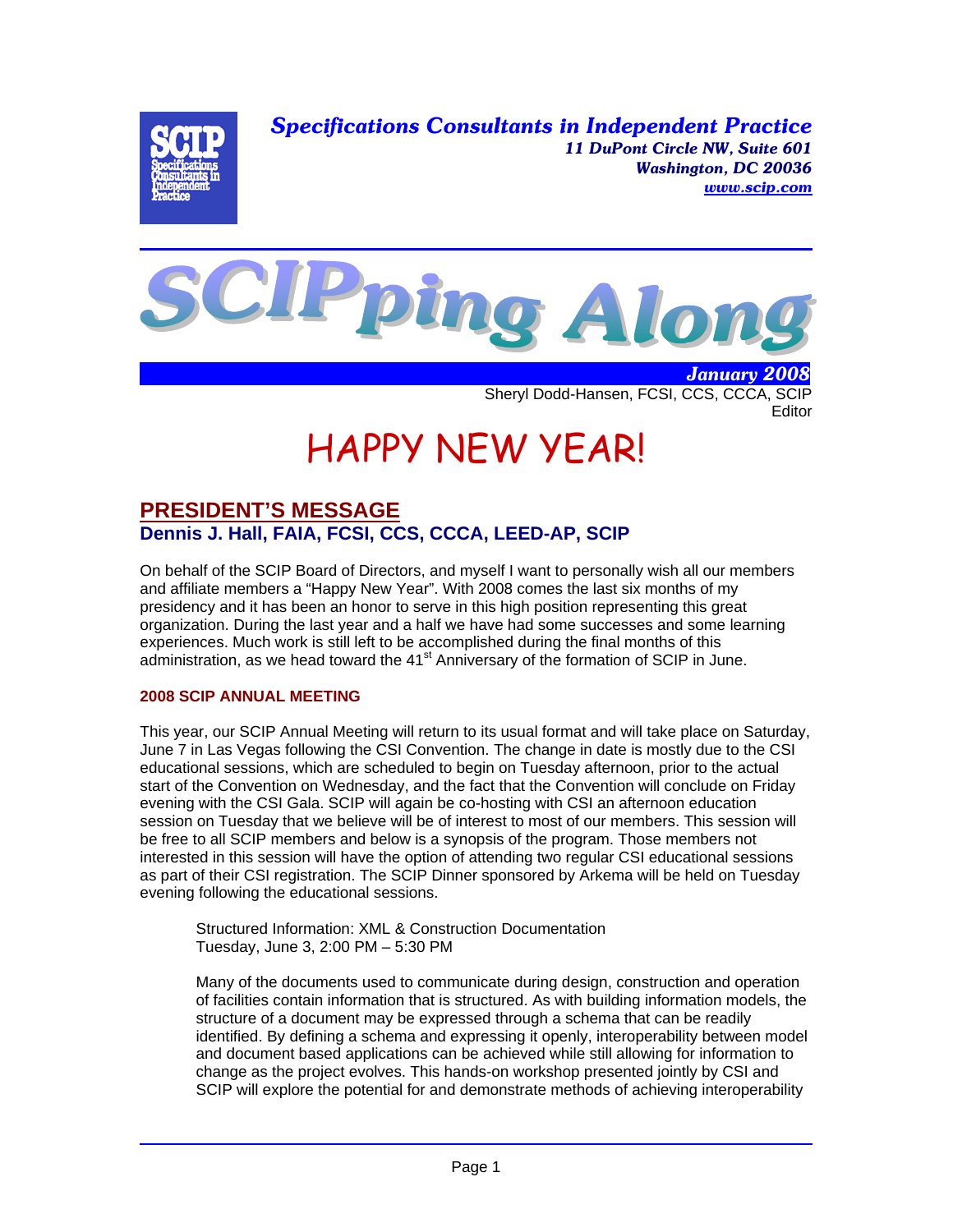between BIM and construction documentation using specifying applications, CSI Formats, XML and other open standards.

Learning Objectives:

- 1. Review the technology behind XML, IFC and other data exchange languages relevant to the AEC industry to establish a clear understanding of these technologies for practitioners.
- 2. Update on the latest standards for structuring information that are in various stages of development and evaluate promised benefits to the industry. A comprehensive review of development of NBIMS, IFD, OmniClass, CSI SpecXML, Specifiers Property Sets and other current development work will be presented and discussed.
- 3. Learn how specifications authoring applications are using structured information to achieve interoperability. If you use a specification authoring system, bring your laptop and follow along.

#### **ECOBUILD**

Ecobuild Fall and FEDspec were held in Washington DC in cooperation with SCIP in December and we will have a similar role at Ecobuild America and the National Specifiers Conference, to be held on May 19-22, 2008 at the Anaheim Convention Center. Anyone interested in attending please check out the Ecobuild America website for more information.

#### **AIA NATIONAL CONVENTION**

Many of our members will be attending the AIA Convention in Boston on May 14-17, 2008. The SCIP Board would like to have a gathering of SCIP members and affiliate members attending the convention. Former SCIP President Mark Kalin will be coordinating this event. Please contact Mark if you plan to be in Boston and he will ensure that you are provided with more information on this event as plans are finalized. SCIP is also planning to be a participant in the 2009 AIA Convention in San Francisco. I look forward to seeing many of you in Boston this May.

#### **THE CSI/SCIP INNOVATION IN CONSTRUCTION DOCUMENTS AWARDS**

The CSI Awards Committee is proposing a new award to replace the old CSI Specifications Competition Program that will promote innovation in Construction Documents, and SCIP is a cosponsor of the awards. The CSI Board of Directors will vote in February to establish a six-person task team of three CSI representatives and three SCIP representatives to establish the criteria for the award. This task team will meet via conference calls with one face-to-face meeting at the CSI Convention. Any SCIP member or affiliate member wishing to serve on this task team, please contact me.

#### **THANKS, MARK!**

I want to thank Former SCIP President, Mark Kalin for all his work on the Know How, SCIP Membership Survey, and the "Big Kahuna" this year. The information from the membership survey is very important to SCIP as we assess the strengths and weaknesses of the organization.

#### **2008-2010 SCIP BOARD OF DIRECTORS**

Immediate Past President John Regener is chairing the Nominating Committee this year and if you are interested in serving or if you would like to recommend someone for office, please do not hesitate to contact John. The Nominating Committee will be presenting a slate of officers to the SCIP Board and the membership later this spring.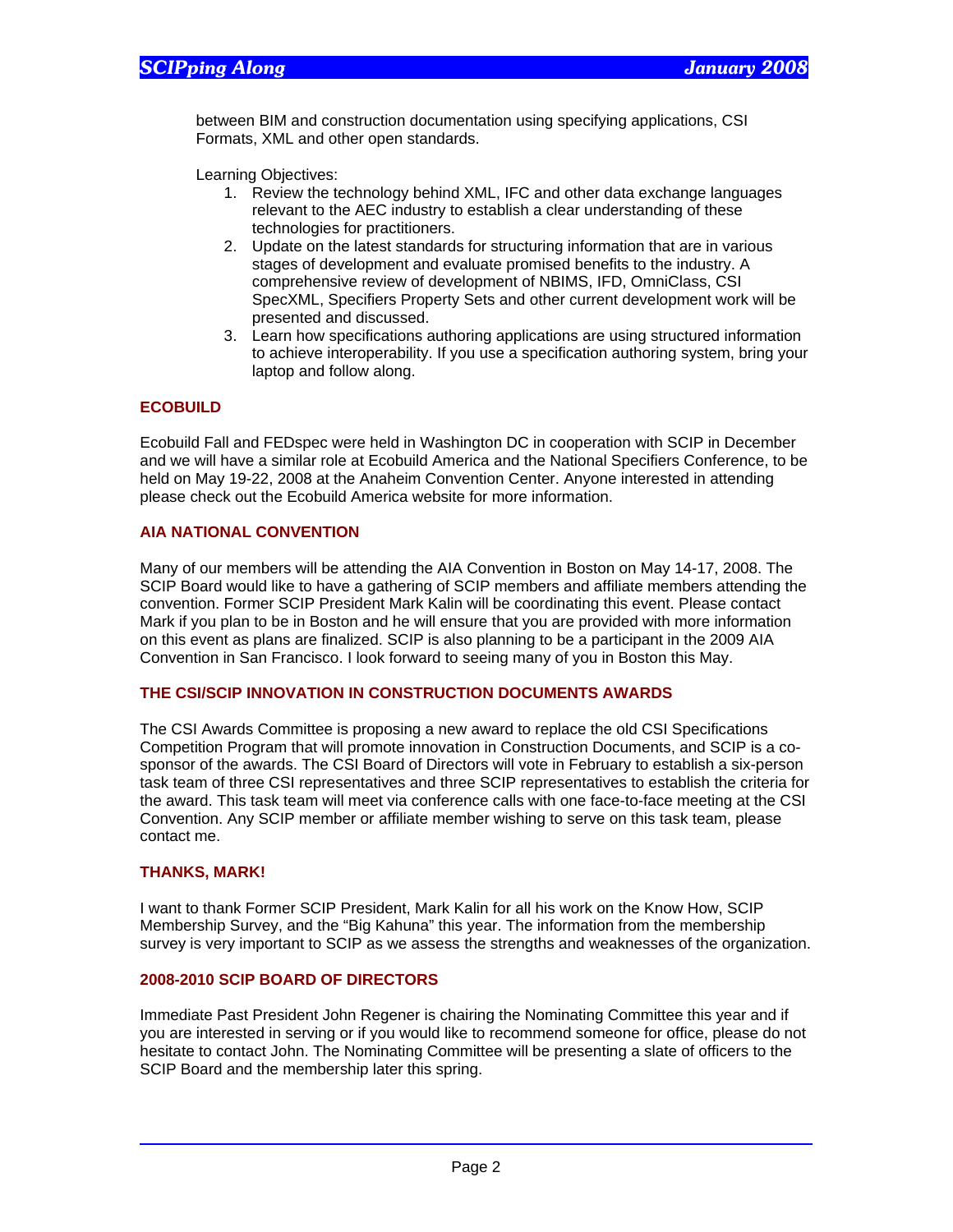## **SECRETARY'S REPORT Nina M. Giglio, CSI, CCS, Associate AIA, SCIP**

#### **MEETING AND CONVENTIONS COMMITTEE**

The Meetings and Conventions Committee showcased the SCIP community at Ecobuild Fall in Washington DC in December. Thanks to Ron Beard for storing, transporting, and assembling the booth. Thanks also to the members who volunteered to host the booth during the show. We talked to many design professionals that were interested in finding specifications specialists and learning about the unique services that our members can provide.

One of the goals of the Board over the last 18 months has been to bring more visibility to our membership and the services we provide to the industry. The statistics provided in the December 2007 Know How - 2007 Member Survey are staggering. As opportunities arise to showcase the Members, the Meetings and Conventions Committee, in conjunction with the Board, will be updating the booth display and producing a brochure. Volunteers are needed to assist in these endeavors that will showcase our members; if you have ideas, suggestions or just a free hour to volunteer, contact Nina Giglio at nmgiglio@buildinginformationgroup.com.

As indicated in the President's message, planning is underway for SCIP activities at CONSTRUCT 2008. Make arrangements to attend the SCIP events and watch the website for upcoming information and opportunities to participate.

SCIP members in the CSI Mid-Atlantic, Southeast, and West Regions have been hosting round table discussions in conjunction with their CSI Region conferences; other regions have expressed interest in providing similar opportunities at their CSI conferences. SCIP Immediate Past President Regener and SCIP Vice-President David Lorenzini have been approached to provide some written suggestions and guidelines for hosting such a round table. These round tables are typically an open forum that welcomes members and non-members to discuss issues and share information that are driving the construction industry and specifically specifications.

#### **SCIP ROUND TABLE AT THE CSI MID-ATLANTIC/SOUTHEAST REGION CONFERENCE**

For the second year, the CSI Mid-Atlantic and Southeast Regions held a joint conference, this year hosted by the Charlotte Chapter in the Southeast Region. Due to its continued success at previous Mid-Atlantic Region Conferences, the conference committee provided an opportunity for SCIP to host a round-table discussion, open to all attendees. The round-table was held Sunday morning (9/30/07) following the awards banquet the previous evening. The 22 attendees, a combination of Members, Affiliate Members and other interested guests, provided lively discussion on numerous issues. The round-table discussion, lead by SCIP President Dennis Hall, touched on emerging technology topics, changes in the industry and effects of those changes on specifiers. Potential members inquired about benefits and drawbacks of working as an independent specifier. Other topics discussed included the AGC ConcensusDocs that had been released within the week leading up to the conference.

### **SCIP FORUM AT ECOBUILD FALL**

In conjunction with the ECOBuild Fall Conference, SCIP was able to provide the opportunity for members and non-members to come together and discuss what they had seen and learned over the previous few days. Though there were a number of competing events at the same time the Forum had a number of "just curious" attendees, along with some of the SCIP membership. Walt Marlowe, CSI Executive Director, stopped by and visited with the group discussing future opportunity for collaboration between SCIP and CSI.